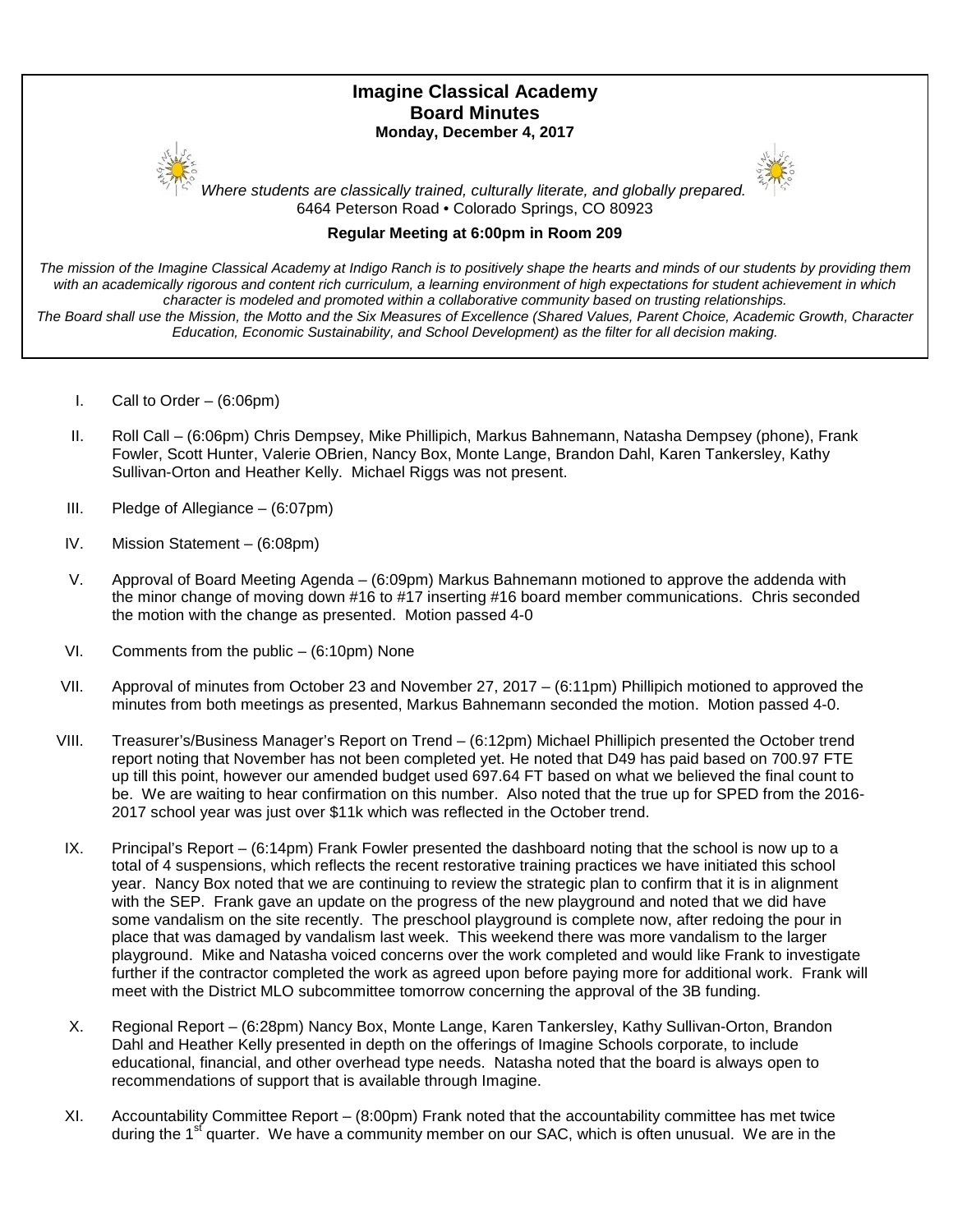process of adopting By Laws for the SAC. Each time the SAC meets we are sharing our Trend Report. It is important to note that the SAC was largely responsible for suggesting the additional sidewalk which improved safety and the carpool process as a whole. Lisa Baker has stepped up as President of the SAC and is working to drive the meetings. In addition David Rex has been a long term member that has supported the school in this area, he is also on the District Accountability Committee in support of our school. Nancy reminded the board that the SAC law was originally created to support traditional schools within a district. There are some areas that do not apply to a charter environment. However, the SAC is a legal requirement.

### XII. Discussion Items

- A. Student Fees (8:16pm) The board would like to inquire on fees at other local schools to see how they compare to our current fees
- B. Strategic Plan Work Session (8:28pm) Currently scheduled for next Monday from 3-6pm
- C. FY17 Audit (8:29pm) It was discussed that the audit was already submitted to the district prior to be submitted to the board. Monte noted that it is important to have the audit presented at a board meeting but there was no requirement for formal approval from the board once the audit is complete.
- XIII. Vote to Adjourn to Executive Session (8:36pm) Mike Phillipich made a motion to adjourn to executive session, Markus Bahnemann seconded the motion. Motion passed 4-0

## **Executive Session – 8:36pm**

Personnel matters (individual employees or groups of employees but not Board members; this provision also does not apply to discussions of personnel policies not personal to particular employees), CRS 24-6-402(4)(f)(I & II); - Began discussion at 8:40pm, ended at 9pm. Resumed discussion at 9:32pm and ended at 10:40pm

Negotiation strategy and instructing negotiators, i.e., contract negotiations, CRS 24-6-402(4)(e) – Began discussion at 9:00pm, ended at 9:31pm.

XIV. Adjourn from Executive Session – (10:40pm)

### **Regular Meeting – 10:40pm**

- XV. Action Items (10:41pm)
	- a. Principal Evaluation (10:41pm) Michael Phillipich moved to accept the principal evaluation as discussed in executive session. Natasha Dempsey seconded the motion. Motion passed 4-0
	- b. Board member resignation (10:43pm) Chris Dempsey read Mike Riggs' letter of resignation. Michael Phillipich motioned to accept the resignation, Markus Bahnemann seconded the motion. Motion passed 4-0.
- XVI. Board Member Communication (10:43pm) Chris Dempsey reminded the board of the ground water mitigation meeting at 10:00am on December  $5<sup>th</sup>$  at the school and the December 14<sup>th</sup> meeting with D49.
- XVII. Adjournment (10:49pm) Chris Dempsey adjourned the meeting.

### *PARTICIPATION IN MEETINGS:*

*Board meetings are generally a time for the Board to hear from the Principal, other senior administration representatives, and those who are scheduled to make presentations on selected topics. Colorado law prohibits the Board from discussing public business other than during public meetings or executive sessions (see below). Therefore, these public sessions are working sessions of the Board that are intended to provide interaction between Board members and administration in an effort to reach decisions on a wide variety of issues. With rare exception, these meetings are not the best place for initial discussion to take place. New initiatives or proposals should typically be discussed first with administration and a formal proposal prepared for presentation at a time when the item can be scheduled on the agenda. Nevertheless, there are times when the Board is discussing a proposal that certain individuals attending the meeting can provide valuable insight, expertise and perspective to assist the Board in making wise and well-informed decisions. Generally, those involved in bringing forth an idea, and those most active in the process of researching and presenting a proposal, will be the ones most likely to be called upon for input during the Board's discussion. In addition, senior administration officials and representatives*